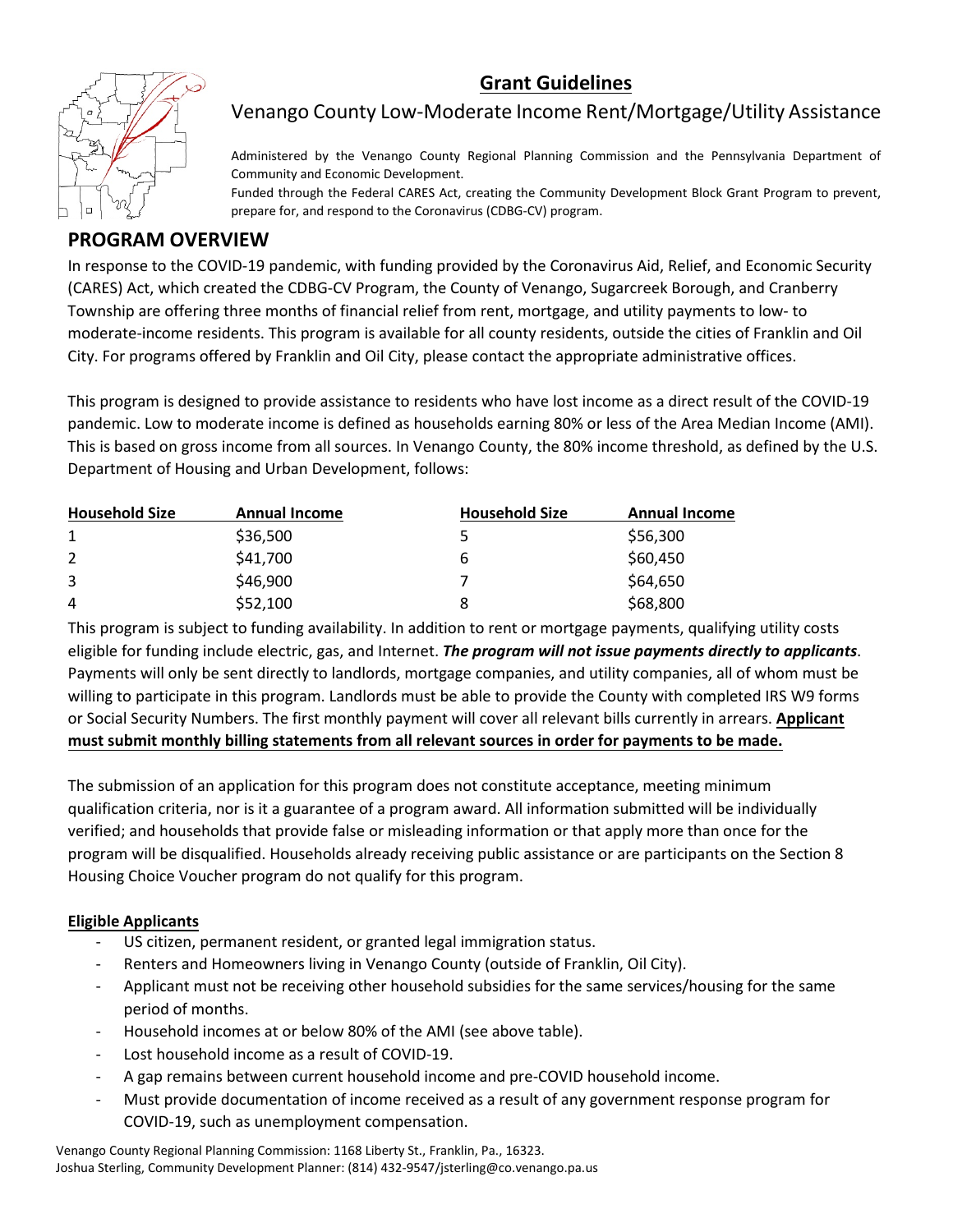#### **Income Verification**

Eligible households must meet income guidelines. For Community Development Block Grant (CDBG) funding, an income-eligible household is at or below 80% of the Area Median Income (AMI). The following process is the way by which the County will verify household incomes.

- Household income verification requires the applicant to provide current gross income for everyone living in the home – at least 50% of their time – at least 18 years of age. Household income will be determined by projecting the household's current rate of income at the time assistance is provided. Third-party documentation of income is required (see below "*Supporting Income Documentation*"). Households must self-certify income via the "COVID-19 Certification of Family Annual Income" attached to this document; and provide minimum required backup documentation to verify eligibility. Household income includes income from all wage- or income-earning household members, including senior citizens receiving Social Security or pension payments, households with multiple wage-earners, income from spousal and child support payments, and income from unemployment or other public benefit programs. Income does not include income from minors.

#### *Supporting Income Documentation*

- 2019 and 2020 year tax returns, W-2s, or 1099s.
- Most recent three months' pay stubs (if applicable).
- Most recent six months' bank statements.
- Social Security benefit statement (if applicable).
- Unemployment benefit statement (if applicable).
- Statement of loss of income (for self-employed) including current year annual income.
- Other proof of income and/or loss of income that may be determined necessary.
- Signed statements of no-income (operators may prepare template statements of no-income letters that can be signed and dated at application submittal).

#### **Required Documentation**

- 1. Proof of legal residency or eligible immigration status (photo ID, passport, alien resident card, etc.).
- 2. Job termination letter, unemployment verification letter, or other proof of lost income on or after 3/19/20.
- 3. Copy of three (3) most recent paystubs for all adult household members.
- 4. Copy of six (6) most recent bank statements, annuity statements, and/or any other documentation showing personal assets.
- 5. Copy of 2019-2020 filed Tax Return or 2019-2020 W-2 and/or 1099 statements.
- 6. Consent and Authorization to Release Information Form (attached).
- 7. COVID-19 Certification of Family Annual Income (attached).
- 8. Copy of current executed lease agreement under applicant's name or showing applicant as tenant (if applicable), effective prior 3/19/20 (the term of the lease must be through current date).
- 9. Copy of rent receipt or proof of paid rent.
- 10. IRS W-9 form or SSN from landlord. Landlord will receive IRS form 1099 from the County of Venango for rent paid by the County.
- 11. Copy of mortgage statement under applicant's name. The address of the property listed on the mortgage statement must be located within Venango County (if applicable).
- 12. Proof that mortgage payment was current through at least 3/19/20 (if applicable).
- 13. Copy of most recent utility bills gas, electric, Internet (if applicable).
- 14. Proof that utilities were current through at least 3/19/20 (if applicable).

*\*disclosure of SSNs is considered information subject to the Federal Privacy Act (5 USC §552a, as amended).* **Return the completed application by mail, drop-off, or email to Joshua Sterling, Community Development Planner, the Venango County Regional Planning Commission, at 1168 Liberty St., Franklin, Pa., 16323.**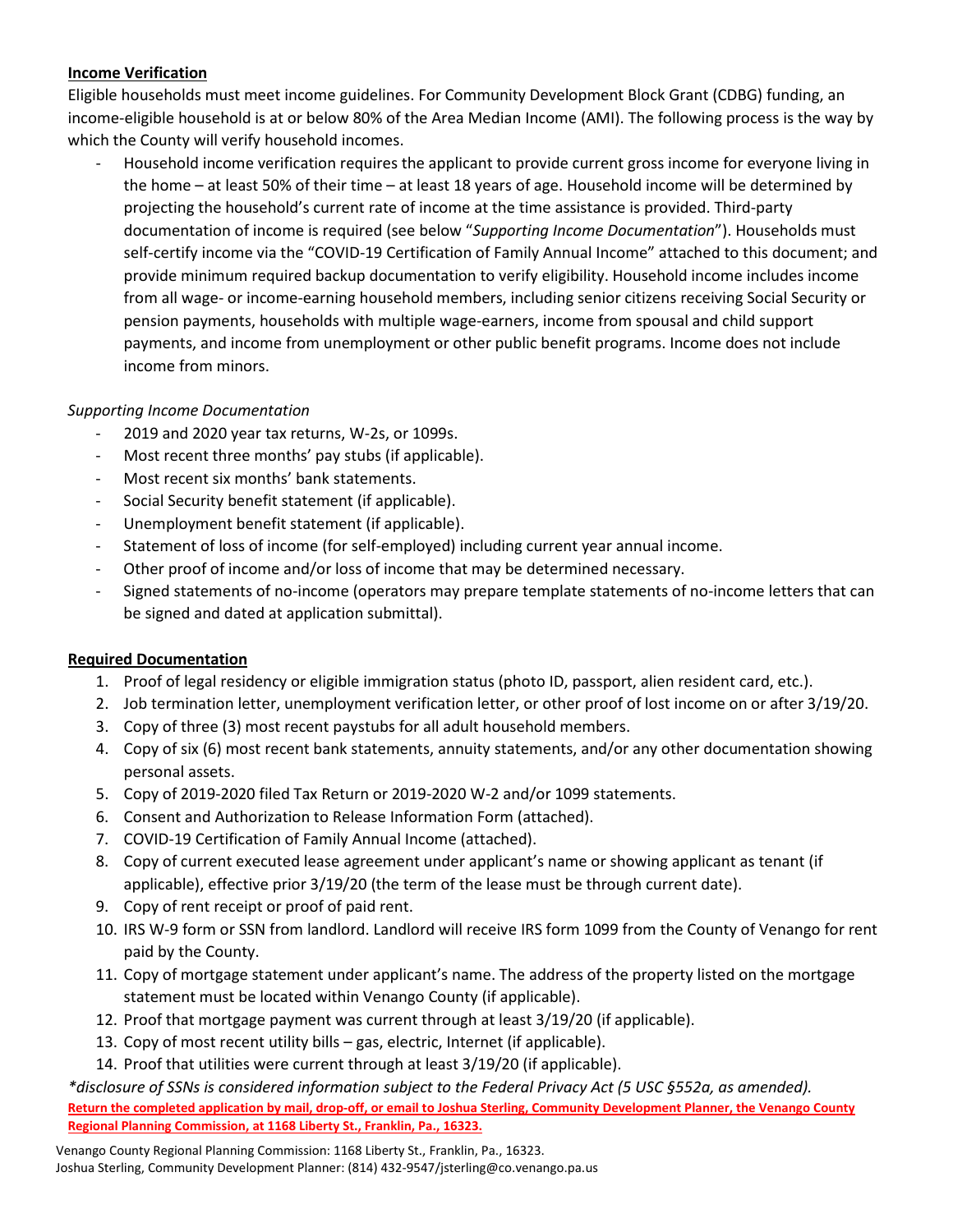### **Application For Assistance**



## Venango County Low-Moderate Income Rent/Mortgage/Utility Assistance

Administered by the Venango County Regional Planning Commission and the Pennsylvania Department of Community and Economic Development.

Funded through the Federal CARES Act, creating the Community Development Block Grant Program to prevent, prepare for, and respond to the Coronavirus (CDBG-CV) program.

|   | 1. Applicant Name                                                                                                                           |   |                                                 |            |              | <b>Co-Applicant Name (Optional)</b> |
|---|---------------------------------------------------------------------------------------------------------------------------------------------|---|-------------------------------------------------|------------|--------------|-------------------------------------|
|   | 2. Primary Contact Information                                                                                                              |   |                                                 |            |              |                                     |
|   |                                                                                                                                             |   | Municipality:                                   |            |              |                                     |
|   |                                                                                                                                             |   | <b>Applicant SSN:</b>                           |            |              |                                     |
|   |                                                                                                                                             |   | Email Address:                                  |            |              |                                     |
|   |                                                                                                                                             |   | Alt. Phone:                                     |            |              |                                     |
|   | 3. Contact Information: Landlord or mortgage lender                                                                                         |   |                                                 |            |              |                                     |
|   |                                                                                                                                             |   |                                                 |            |              |                                     |
|   |                                                                                                                                             |   | Phone:                                          |            |              |                                     |
|   |                                                                                                                                             |   |                                                 |            |              |                                     |
|   |                                                                                                                                             |   |                                                 |            |              |                                     |
|   |                                                                                                                                             |   |                                                 |            |              |                                     |
|   | 4. Assistance Requested                                                                                                                     |   |                                                 |            |              |                                     |
|   | For what cost are you seeking economic relief (select all that apply)? $\Box$ Mortgage Assistance $\Box$ Rental Assistance $\Box$ Utilities |   |                                                 |            |              |                                     |
|   | 5. Rent/Mortgage Monthly Payment \$____________ per month                                                                                   |   |                                                 |            |              |                                     |
|   | 7. (For Renters) Was your rent/mortgage current, as of 3/19/2020?                                                                           |   |                                                 | $\Box$ Yes | $\square$ No |                                     |
|   | 8. (For Homeowners) Are you current on County real estate taxes?                                                                            |   |                                                 | $\Box$ Yes | $\square$ No |                                     |
|   | 9. Check the box to indicate you authorize the County to contact the mortgager/landlord/utility: $\Box$ Yes                                 |   |                                                 |            |              |                                     |
|   | 10. Did you lose income as a direct result of the COVID-19 pandemic? $\Box$ Yes                                                             |   |                                                 |            | $\square$ No |                                     |
|   | Describe how your household lost income as a result of the COVID-19 pandemic on the attached "COVID-19 Certification of Family Annual       |   |                                                 |            |              |                                     |
|   | Income" document, Box 7.                                                                                                                    |   |                                                 |            |              |                                     |
|   |                                                                                                                                             |   |                                                 |            |              |                                     |
|   |                                                                                                                                             |   |                                                 |            |              |                                     |
|   |                                                                                                                                             |   |                                                 |            |              |                                     |
|   |                                                                                                                                             |   | FOR OFFICE USE ONLY                             |            |              |                                     |
| ❏ | Applicant submitted documentation:<br>Proof of residency (Photo ID)                                                                         | ⊔ | Rent receipt                                    |            | ப            | Authorization of Release Form       |
| □ | Job termination letter                                                                                                                      | ⊔ | Landlord W9                                     |            | ❏            | Lease agreement                     |
| ⊔ | Copy of 3 paystubs                                                                                                                          | ⊔ | Mortgage statement                              |            | ப            | 2019-20 tax documents               |
| ⊔ | Copy of 6 bank statements                                                                                                                   | ⊔ | Proof mortgage payment was current pre-COVID    |            |              |                                     |
| □ | Most recent utility bills                                                                                                                   | □ | Proof that utility bills were current pre-COVID |            |              |                                     |

Venango County Regional Planning Commission: 1168 Liberty St., Franklin, Pa., 16323. Joshua Sterling, Community Development Planner: (814) 432-9547/jsterling@co.venango.pa.us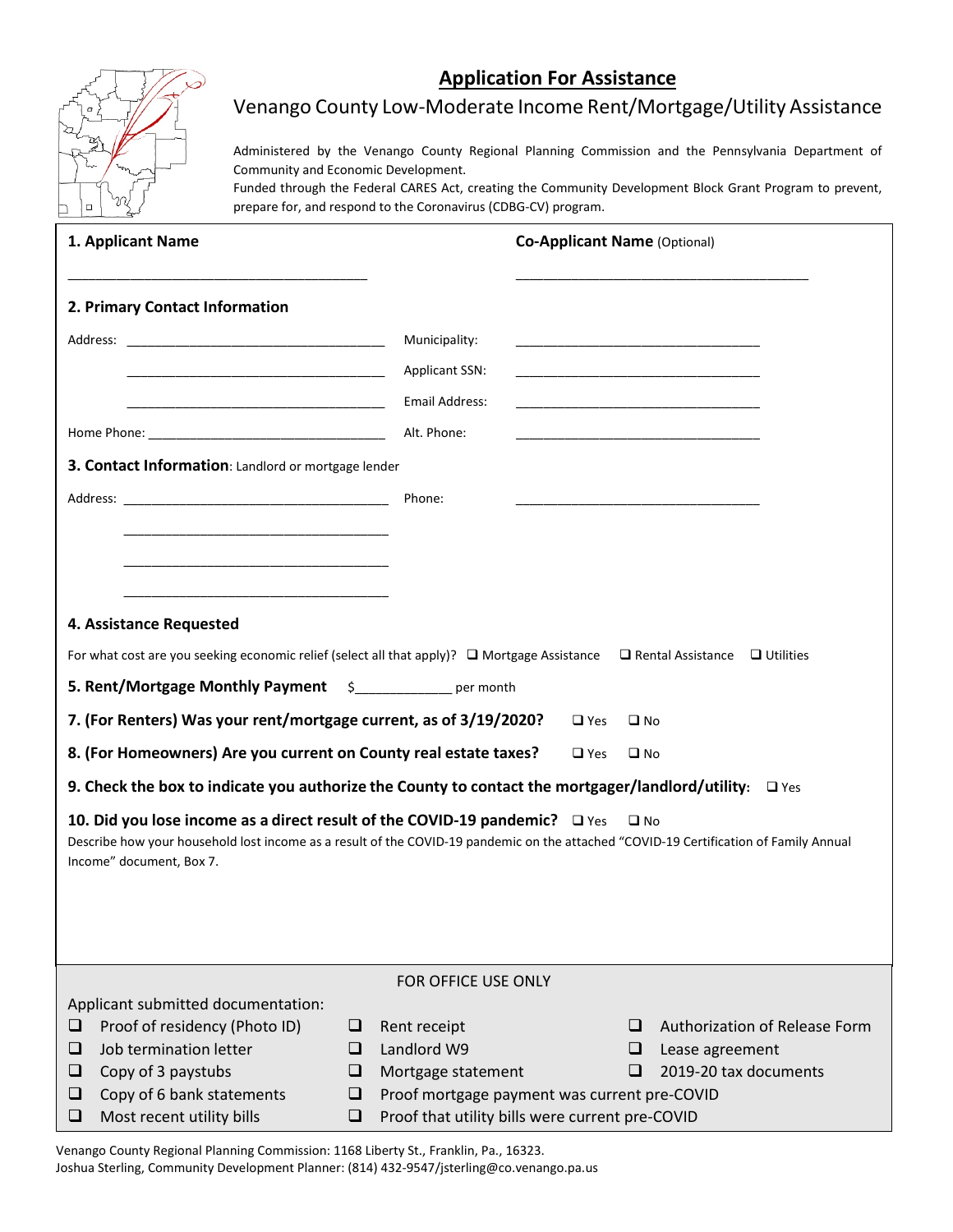

# **COVID-19 CERTIFICATION OF FAMILY ANNUAL INCOME**

#### **PURPOSE OF THE FORM**

This is a written statement for individuals or families applying for **CDBG-CV assisted Direct Benefit activities.** The statement documents compliance with the specific COVID-19 related services being provided and the number of beneficiary members in the family/household. To complete this statement: report income being received or expected to be received on the date of completion. This statement and supporting documents must accompany the program administrator's application for assistance.

This form is applicable for CDBG-CV funded Subsistence / Emergency Payments public services activity.

| <b>CLIENT INFORMATION</b>                                                                                                                                                                                                                        |                         |               |  |
|--------------------------------------------------------------------------------------------------------------------------------------------------------------------------------------------------------------------------------------------------|-------------------------|---------------|--|
| 1. NAME:                                                                                                                                                                                                                                         |                         | 2. CLIENT ID: |  |
| 3. ADDRESS:                                                                                                                                                                                                                                      |                         |               |  |
| 4. CITY:                                                                                                                                                                                                                                         | 5. STATE:               | 6. ZIP CODE:  |  |
| The certification must indicate how the applicant's financial situation has changed, (i.e., job loss or reduced wages).                                                                                                                          | For COVID-19/CARES Act: |               |  |
| 7. DESCRIBE LOSS/REDUCTION IN INCOME/HOURS OR OTHER APPLICABLE INFORMATION:                                                                                                                                                                      |                         |               |  |
| 8. This certification includes all income, including any supplemental unemployment received by the individual /family as a result of the<br>pandemic except for the emergency tax relief and unemployment benefits received as a result of COVID |                         | (initials).   |  |

| <b>FAMILY INFORMATION</b> |                                                             |                                                  |                                                           |                               |                             |                            |  |  |  |
|---------------------------|-------------------------------------------------------------|--------------------------------------------------|-----------------------------------------------------------|-------------------------------|-----------------------------|----------------------------|--|--|--|
|                           | Enter all family member name(s) and date(s) of birth below. |                                                  |                                                           |                               |                             |                            |  |  |  |
| Family<br>Member #        | <b>Last Name</b>                                            | <b>First Name &amp; Middle</b><br><b>Initial</b> | Relationship<br>to Head<br>(e.g.: spouse,<br>child, etc.) | Date of Birth<br>(MM/DD/YYYY) | <b>Disabled</b><br>(Yes/No) | <b>Student</b><br>(Yes/No) |  |  |  |
| #1                        |                                                             |                                                  | Head                                                      |                               |                             |                            |  |  |  |
| #2                        |                                                             |                                                  |                                                           |                               |                             |                            |  |  |  |
| #3                        |                                                             |                                                  |                                                           |                               |                             |                            |  |  |  |
| #4                        |                                                             |                                                  |                                                           |                               |                             |                            |  |  |  |
| #5                        |                                                             |                                                  |                                                           |                               |                             |                            |  |  |  |
| #6                        |                                                             |                                                  |                                                           |                               |                             |                            |  |  |  |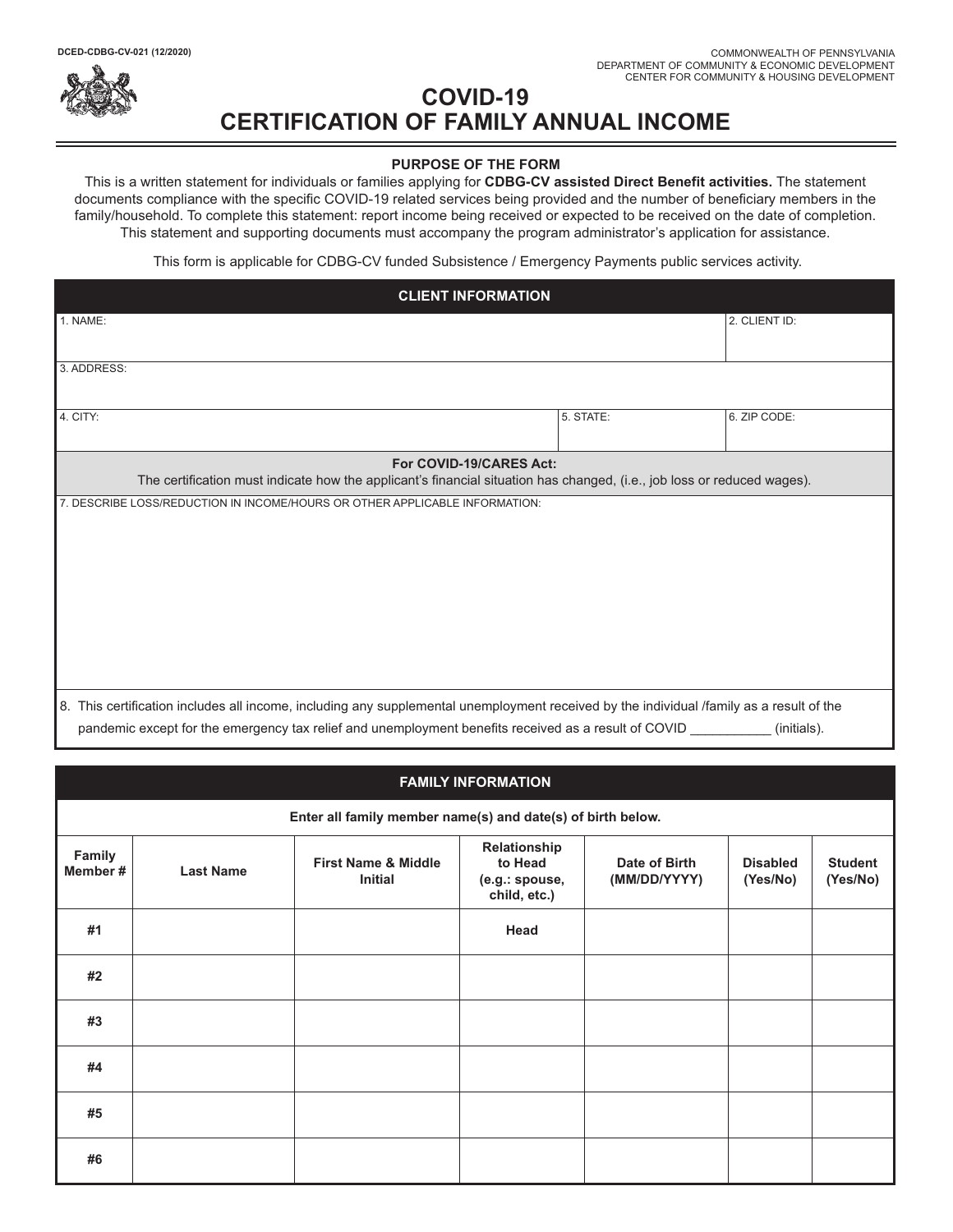| <b>FAMILY'S GROSS ANNUAL INCOME</b>                                                                                                         |                                                    |                     |                     |                     |                     |                     |                     |
|---------------------------------------------------------------------------------------------------------------------------------------------|----------------------------------------------------|---------------------|---------------------|---------------------|---------------------|---------------------|---------------------|
| ** All income sources of any kind should be gross, before taxes are taken out or reduction for either income or benefits.                   |                                                    |                     |                     |                     |                     |                     |                     |
| <b>Source</b>                                                                                                                               | Frequency<br>(week/<br>bi-weekly/<br>month/annual) | Family<br>Member #1 | Family<br>Member #2 | Family<br>Member #3 | Family<br>Member #4 | Family<br>Member #5 | Family<br>Member #6 |
| Earned Income**                                                                                                                             |                                                    |                     |                     |                     |                     |                     |                     |
| Employer                                                                                                                                    |                                                    |                     |                     |                     |                     |                     |                     |
| Net income from a<br>business                                                                                                               |                                                    |                     |                     |                     |                     |                     |                     |
| <b>Benefit Income</b>                                                                                                                       |                                                    |                     |                     |                     |                     |                     |                     |
| <b>Annuities</b>                                                                                                                            |                                                    |                     |                     |                     |                     |                     |                     |
| Disability/<br>Worker's<br>Compensation                                                                                                     |                                                    |                     |                     |                     |                     |                     |                     |
| <b>Social Security</b>                                                                                                                      |                                                    |                     |                     |                     |                     |                     |                     |
| Supplemental<br><b>Security Income</b><br>(SSI)                                                                                             |                                                    |                     |                     |                     |                     |                     |                     |
| <b>Temporary</b><br><b>Assistance to</b><br><b>Needy Families</b><br>(TANF)                                                                 |                                                    |                     |                     |                     |                     |                     |                     |
| <b>Veterans</b><br><b>Administration (VA)</b><br><b>Benefits</b>                                                                            |                                                    |                     |                     |                     |                     |                     |                     |
| <b>Unemployment</b>                                                                                                                         |                                                    |                     |                     |                     |                     |                     |                     |
| <b>Other Income</b>                                                                                                                         |                                                    |                     |                     |                     |                     |                     |                     |
| <b>Alimony</b>                                                                                                                              |                                                    |                     |                     |                     |                     |                     |                     |
| <b>Child Support</b>                                                                                                                        |                                                    |                     |                     |                     |                     |                     |                     |
| <b>Retirement or</b><br>Pension                                                                                                             |                                                    |                     |                     |                     |                     |                     |                     |
| <b>Adoption</b><br>Assistance (count<br>only the first \$480)                                                                               |                                                    |                     |                     |                     |                     |                     |                     |
| <b>Trust</b>                                                                                                                                |                                                    |                     |                     |                     |                     |                     |                     |
| <b>Cash assistance</b><br>from friends or<br>family not residing<br>in the household                                                        |                                                    |                     |                     |                     |                     |                     |                     |
| Other                                                                                                                                       |                                                    |                     |                     |                     |                     |                     |                     |
| <b>Totals</b>                                                                                                                               |                                                    |                     |                     |                     |                     |                     |                     |
| <b>TOTAL GROSS FAMILY INCOME:</b><br>(This total should reflect the projected<br>\$<br>ANNUAL/YEARLY earnings of all<br>household members.) |                                                    |                     |                     |                     |                     |                     |                     |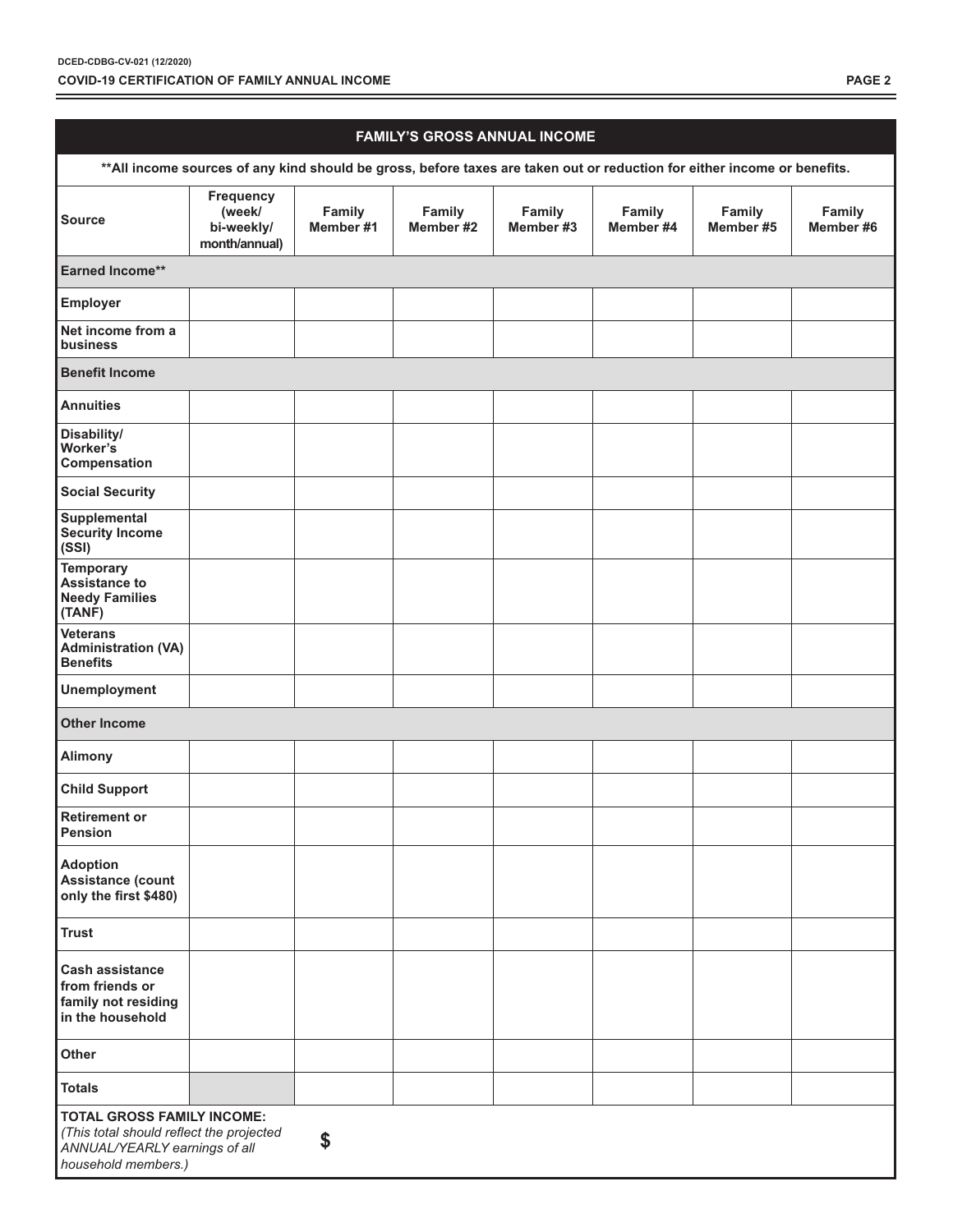| <b>DEMOGRAPHIC INFORMATION</b>                                                                                                                                                                                                |                                  |  |  |  |  |
|-------------------------------------------------------------------------------------------------------------------------------------------------------------------------------------------------------------------------------|----------------------------------|--|--|--|--|
| 1. RACE IDENTIFIERS:                                                                                                                                                                                                          |                                  |  |  |  |  |
| Black/African American   Asian   American Indian/Alaskan Native   Native Hawaiian/Other Pacific Islander<br>  White                                                                                                           |                                  |  |  |  |  |
| $\Box$ American Indian/Alaskan Native and White $\Box$ Asian and White $\Box$ Black/African American and White                                                                                                                |                                  |  |  |  |  |
| American Indian/Alaskan Native and African/American                                                                                                                                                                           |                                  |  |  |  |  |
| □ Other Multi-Racial: Weblack and Weblack and Weblack and Weblack and Weblack and Weblack and Weblack and Weblack and Weblack and Weblack and Weblack and Weblack and Weblack and Weblack and Weblack and Weblack and Weblack |                                  |  |  |  |  |
| 2. DO YOU CONSIDER YOURSELF AS BEING OF HISPANIC ETHNICITY?                                                                                                                                                                   |                                  |  |  |  |  |
| $\Box$ No<br>Yes                                                                                                                                                                                                              |                                  |  |  |  |  |
| 3. IS HEAD OF FAMILY DISABLED?                                                                                                                                                                                                | 4. IS THE HEAD OF FAMILY FEMALE? |  |  |  |  |
| $\Box$ No<br>Yes<br>l Yes                                                                                                                                                                                                     | - I No                           |  |  |  |  |

| <b>CERTIFICATION</b>                                                           |                                                                                                                                                                                                                   |       |  |  |
|--------------------------------------------------------------------------------|-------------------------------------------------------------------------------------------------------------------------------------------------------------------------------------------------------------------|-------|--|--|
|                                                                                | I/we certify that this information is complete and accurate to the best of my knowledge.<br>I/we agree to provide, upon request, any additional documentation on all income sources to the Program Administrator. |       |  |  |
|                                                                                | <b>HEAD OF HOUSEHOLD ADULT / FAMILY MEMBER #1</b>                                                                                                                                                                 |       |  |  |
| SIGNATURE OF FAMILY MEMBER #1:                                                 | PRINTED NAME OF FAMILY MEMBER #1:                                                                                                                                                                                 | DATE: |  |  |
|                                                                                | <b>OTHER BENEFICIARY ADULTS*</b>                                                                                                                                                                                  |       |  |  |
| SIGNATURE OF FAMILY MEMBER #2:                                                 | PRINTED NAME OF FAMILY MEMBER #2:                                                                                                                                                                                 | DATE: |  |  |
| SIGNATURE OF FAMILY MEMBER #3:                                                 | PRINTED NAME OF FAMILY MEMBER #3:                                                                                                                                                                                 | DATE: |  |  |
| SIGNATURE OF FAMILY MEMBER #4:                                                 | PRINTED NAME OF FAMILY MEMBER #4:                                                                                                                                                                                 | DATE: |  |  |
| SIGNATURE OF FAMILY MEMBER #5:                                                 | PRINTED NAME OF FAMILY MEMBER #5:                                                                                                                                                                                 | DATE: |  |  |
| SIGNATURE OF FAMILY MEMBER #6:                                                 | PRINTED NAME OF FAMILY MEMBER #6:                                                                                                                                                                                 | DATE: |  |  |
| * Attach another copy of this page if additional signature lines are required. |                                                                                                                                                                                                                   |       |  |  |

**WARNING:** The information provided on this form is subject to verification by HUD or DCED at any time, and Title 18, Section 1001 of the U.S. Code states that a person is guilty of a felony and assistance can be terminated for knowingly and willingly making a false or fraudulent statement to a department of the United States Government.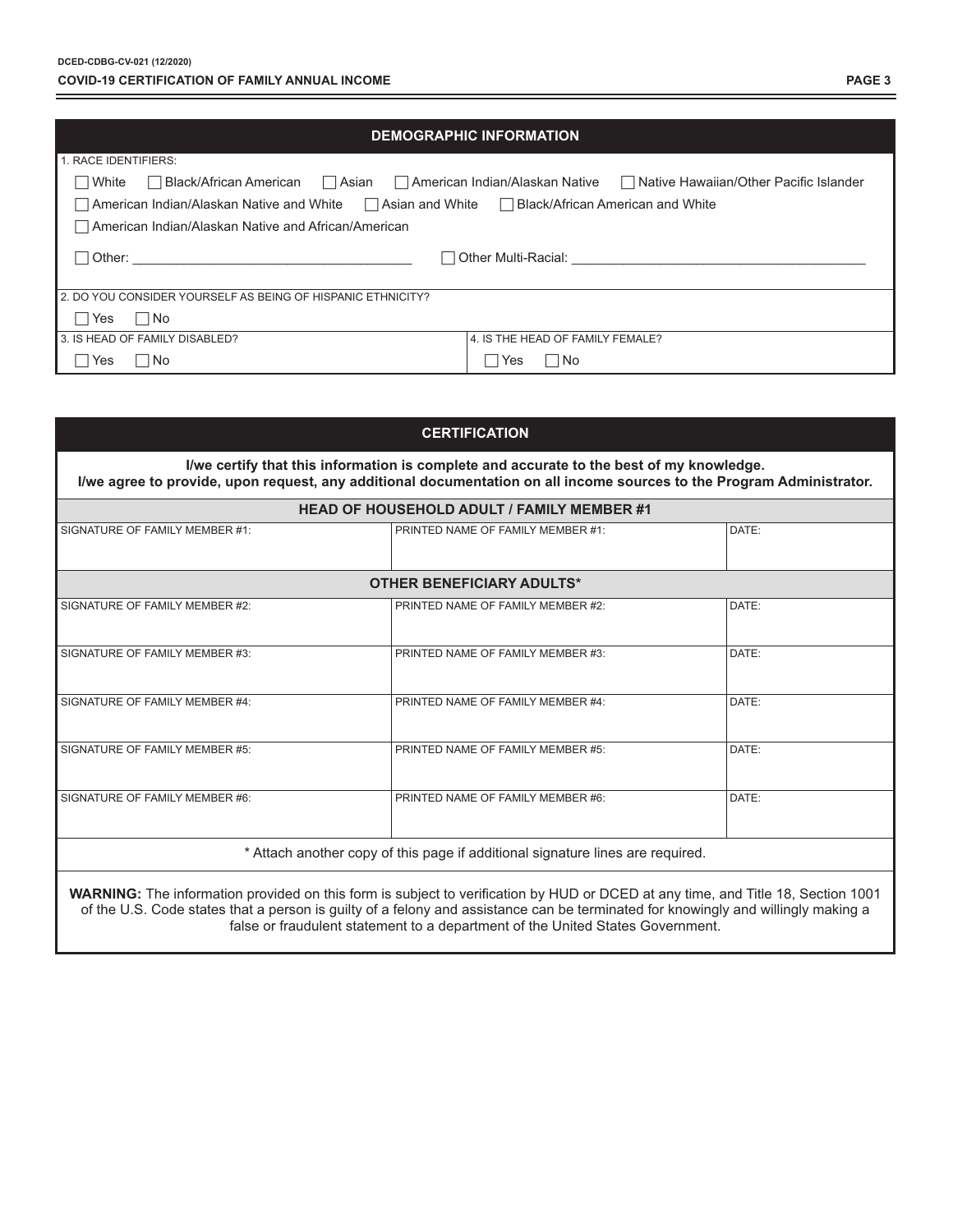| *** THIS PAGE TO BE COMPLETED BY SERVICE PROVIDER ADMINISTRATOR ***<br>DETERMINATION OF INCOME ELIGIBILITY                                                                                                      |                                                    |       |  |  |
|-----------------------------------------------------------------------------------------------------------------------------------------------------------------------------------------------------------------|----------------------------------------------------|-------|--|--|
| 1. CURRENT FAMILY SIZE:                                                                                                                                                                                         | 2. TOTAL ANNUAL FAMILY INCOME FROM ALL SOURCES:    |       |  |  |
| 3. CURRENT HUD INCOME LIMIT*:                                                                                                                                                                                   | 4. FAMILY MEETS THE FOLLOWING INCOME RESTRICTIONS: |       |  |  |
|                                                                                                                                                                                                                 | $\Box$ 50%<br>$\Box$ 80%<br>$\Box$ Over 80%        |       |  |  |
| SIGNATURE OF SERVICE PROVIDER ADMINISTRATOR                                                                                                                                                                     |                                                    |       |  |  |
| Based on the representations herein and upon the information submitted, the individual(s) named on page one of this<br>Certification is/are eligible under the provisions of the Cares Act for CDBG-CV funding. |                                                    |       |  |  |
| SIGNATURE OF SERVICE PROVIDER ADMINISTRATOR:                                                                                                                                                                    | PRINTED NAME OF SERVICE PROVIDER ADMINISTRATOR:    | DATE: |  |  |
| *Administrator is required to document the appropriate HUD Income Limits used in this determination.                                                                                                            |                                                    |       |  |  |